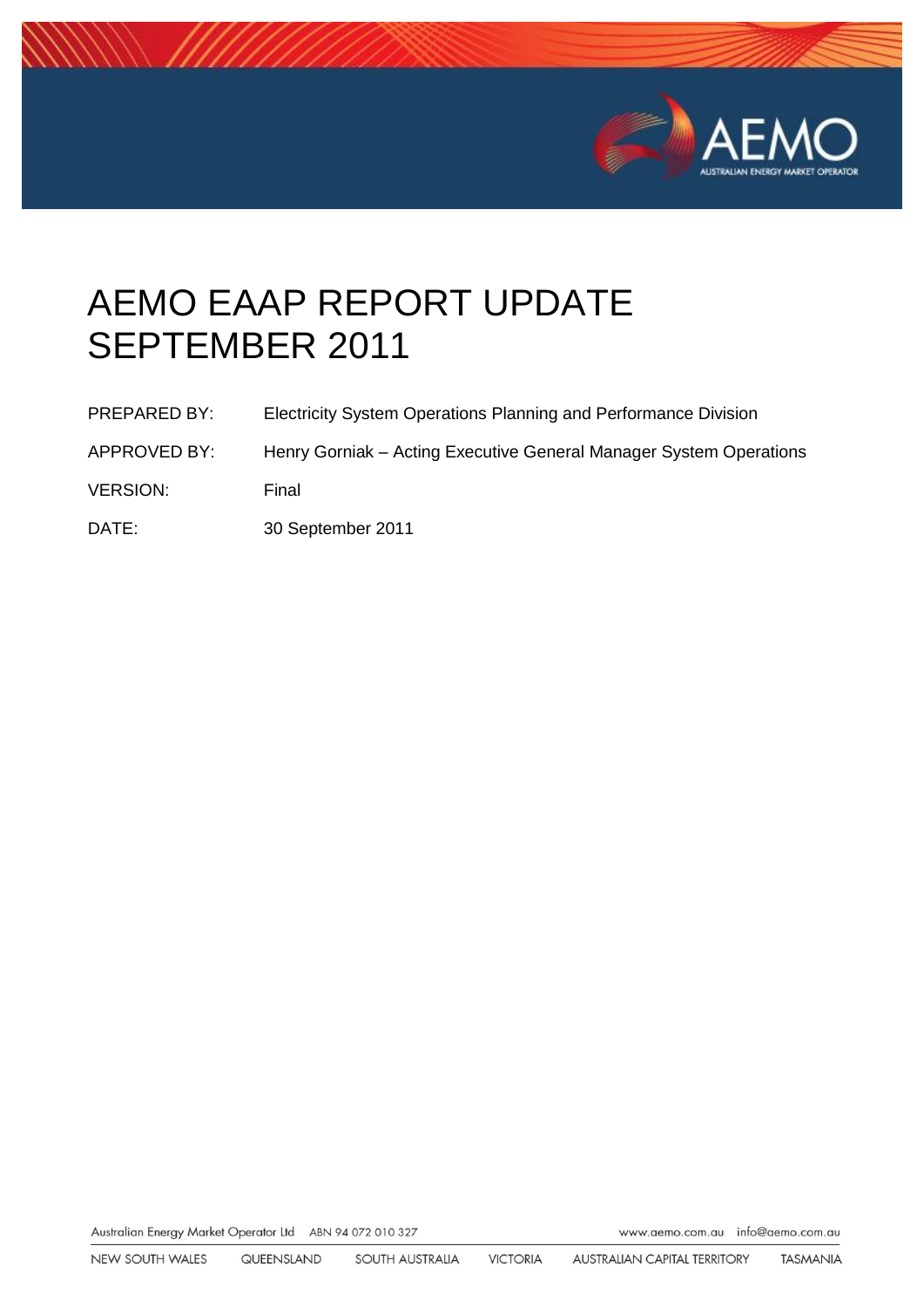

## **Disclaimer**

#### **Purpose**

This report has been prepared by the Australian Energy Market Operator Limited (AEMO) for the sole purpose of meeting obligations in accordance with clause 3.7C of the National Electricity Rules.

#### **No reliance or warranty**

This report contains data provided by third parties and might contain conclusions or forecasts and the like that rely on that data. This data might not be free from errors or omissions. While AEMO has used due care and skill, AEMO does not warrant or represent that the data, conclusions, forecasts or other information in this report are accurate, reliable, complete or current or that they are suitable for particular purposes. You should verify and check the accuracy, completeness, reliability and suitability of this report for any use to which you intend to put it, and seek independent expert advice before using it, or any information contained in it.

#### **Limitation of liability**

To the extent permitted by law, AEMO and its advisers, consultants and other contributors to this report (or their respective associated companies, businesses, partners, directors, officers or employees) shall not be liable for any errors, omissions, defects or misrepresentations in the information contained in this report, or for any loss or damage suffered by persons who use or rely on such information (including by reason of negligence, negligent misstatement or otherwise). If any law prohibits the exclusion of such liability, AEMO"s liability is limited, at AEMO"s option, to the re-supply of the information, provided that this limitation is permitted by law and is fair and reasonable.

© 2011 - Australian Energy Market Operator Ltd. All rights reserved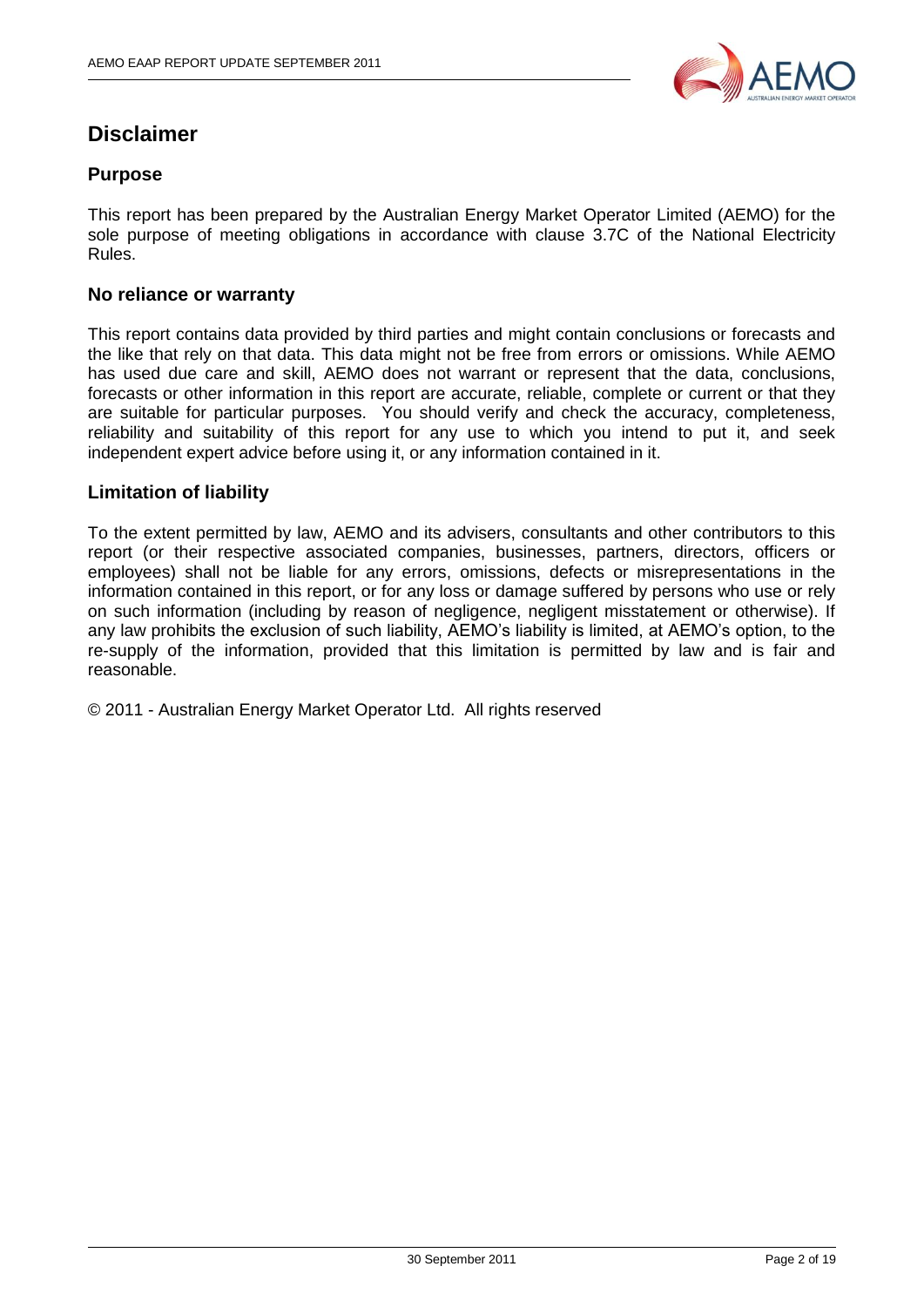

## **Contents**

| $\mathbf{1}$   |                                                                             |
|----------------|-----------------------------------------------------------------------------|
| 1.1            |                                                                             |
| 1.2            |                                                                             |
| 1.3            |                                                                             |
| $\overline{2}$ |                                                                             |
| 3              | NEW GENERATION AND GENERATION RETIREMENTS  9                                |
| 3.1            |                                                                             |
| 3.2            |                                                                             |
| $\overline{4}$ |                                                                             |
| 4.1            | Scenario 1: Low Rainfall - Forecast Unserved Energy (GWh)  11               |
| 4.2            | Scenario 2: Short Term Average Rainfall - Forecast Unserved Energy (GWh) 12 |
| 4.3            | Scenario 3: Long Term Average Rainfall - Forecast Unserved Energy (GWh) 13  |
| 4.4            | FORECAST MONTHLY ENERGY GENERATION ON NEM-WIDE BASIS  14                    |
| 4.5            |                                                                             |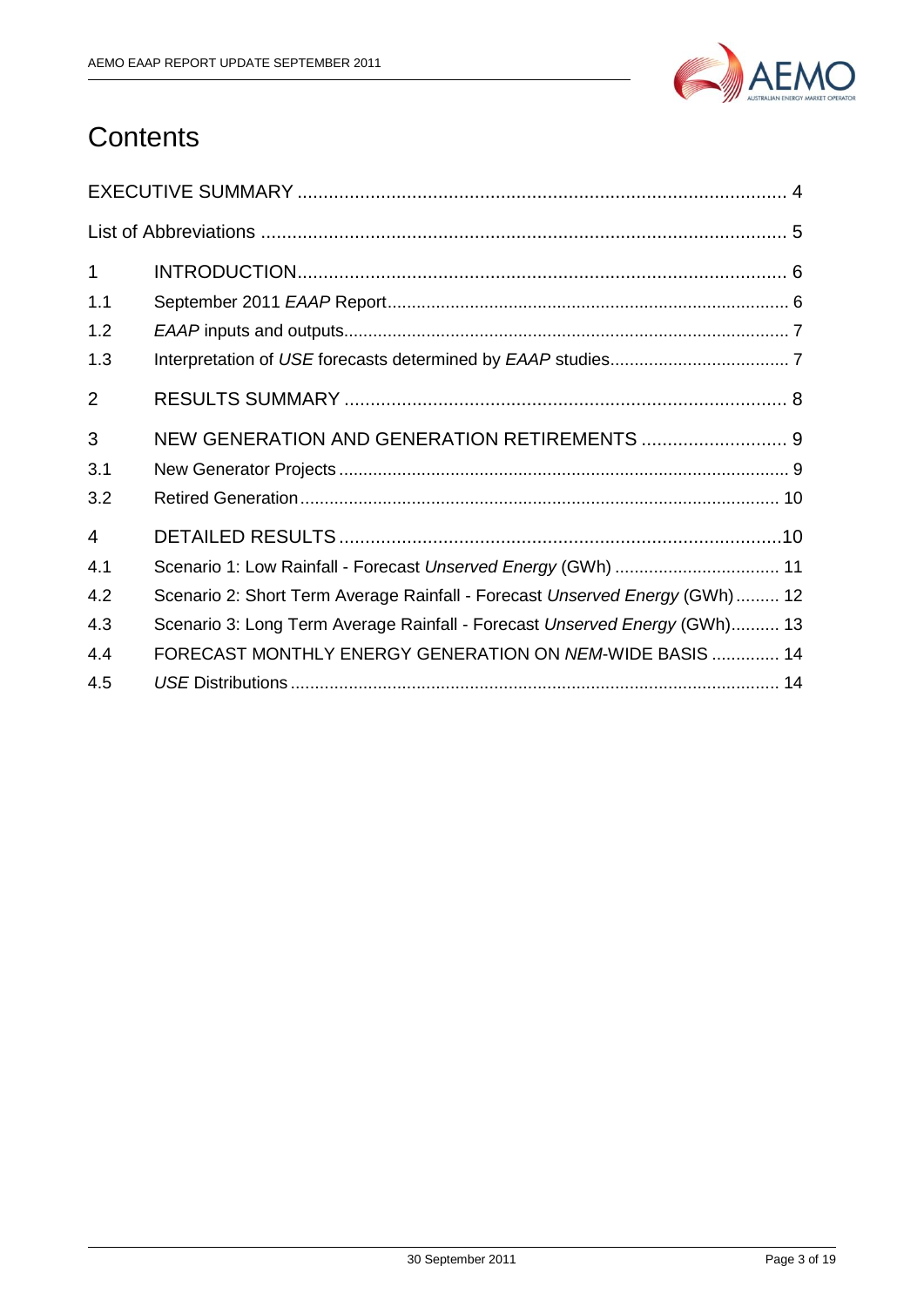

## <span id="page-3-0"></span>**EXECUTIVE SUMMARY**

The purpose of the Energy Adequacy Assessment Projection (*EAAP*) report update September 2011 is to make available to Market Participants and other interested persons an analysis that quantifies the impact of energy constraints on energy availability over a 24 month period under a range of scenarios.

For the purpose of producing the *EAAP*, Scheduled Generators prepare and submit to AEMO, the level of energy constraints that each scheduled generating unit is likely to experience under the following three rainfall scenarios (further discussed in section [1.1\)](#page-5-1):

• Low rainfall

 $\overline{\phantom{a}}$ 

- Short term average rainfall
- Long term average rainfall

The results of this study are largely based on the energy constraints provided by Scheduled Generators, as well as planned generation outages, power transfer capability of the *NEM* power system and demand forecasts that are provided by Jurisdictional Planning Bodies for the purposes of ESOO.

The annual percentage of *Unserved Energy<sup>1</sup>* (*USE*) per *region* is the key indicator of energy adequacy in the NEM.

The forecast *USE* in September 2011 EAAP is below the Reliability Panel Standard of 0.002% for all regions in both years of the three scenarios covered in EAAP. This indicates that the availability of energy in all NEM regions meets the reliability standard for supply adequacy over the coming 24 month period. More detailed results are presented in sections [2](#page-7-0) and [4.](#page-9-1)

<sup>1</sup> Glossary of the national Electricity Rules define *Unserved Energy* as:

The amount of *energy* that is demanded, but cannot be supplied, in a *region* and which is defined in accordance with the *power system security and reliability standards* and is expressed as: (a) GWh; or

<sup>(</sup>b) a percentage of the total *energy* demanded in that *region* over a specific period of time such as a year.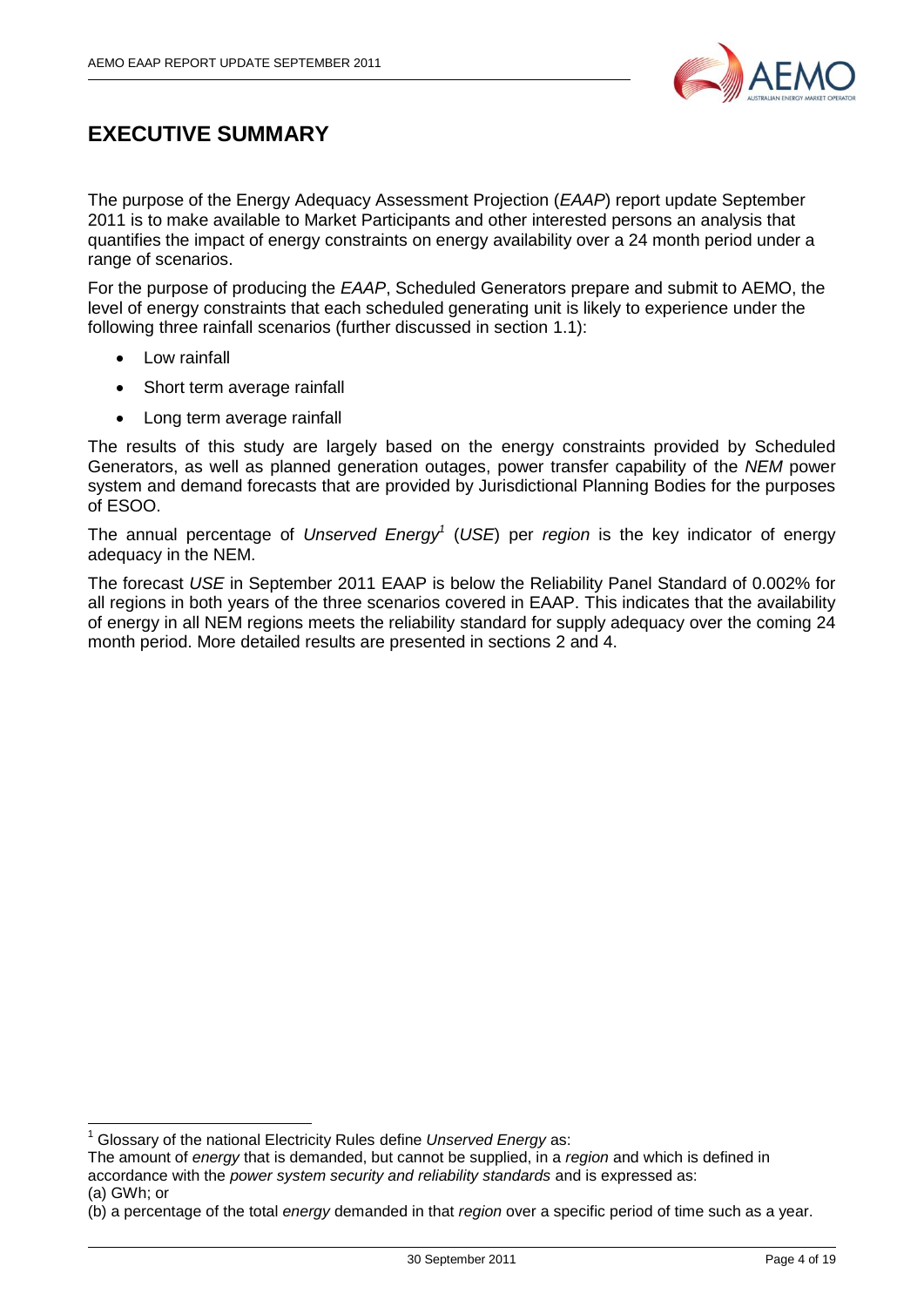

## <span id="page-4-0"></span>**List of Abbreviations**

| Abbreviation | Term                                           |
|--------------|------------------------------------------------|
| <b>AEMO</b>  | Australian Energy Market Operator              |
| <b>EAAP</b>  | <b>Energy Adequacy Assessment Projection</b>   |
| <b>ESOO</b>  | <b>Electricity Statement of Opportunities</b>  |
| <b>GELF</b>  | <b>Generator Energy Limitation Framework</b>   |
| <b>NEM</b>   | <b>National Electricity Market</b>             |
| <b>NTNDP</b> | National Transmission Network Development Plan |
| <b>POE</b>   | Probability of Exceedence                      |
| <b>USE</b>   | <b>Unserved Energy</b>                         |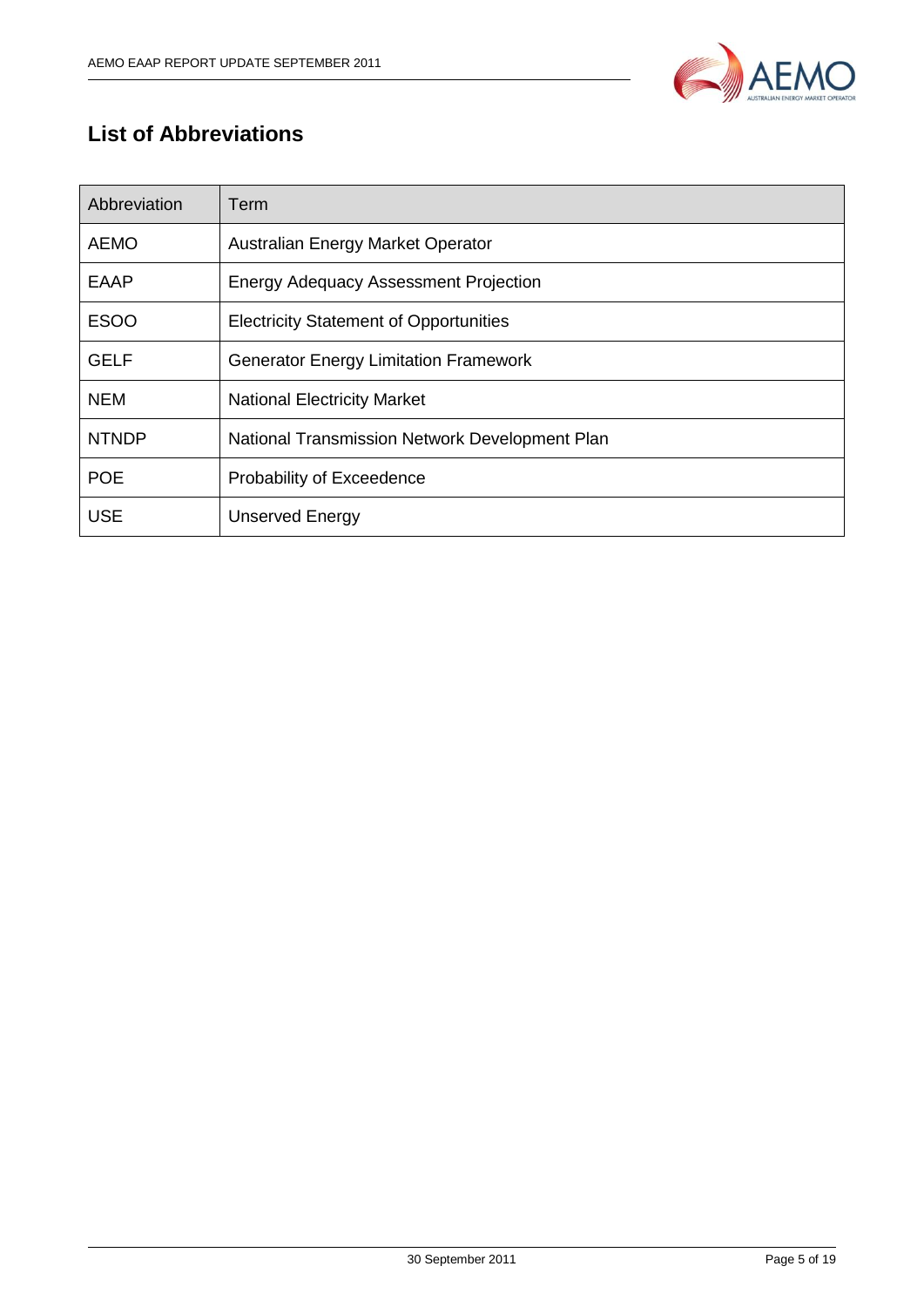

## <span id="page-5-0"></span>**1 INTRODUCTION**

AEMO is required by the National Electricity Rule 3.7C(d) to publish an *EAAP*<sup>2</sup> on a quarterly basis. The National Electricity Rule 3.7C(n) requires *AEMO* to comply with *EAAP guidelines<sup>3</sup>* in preparing *EAAP*.

The *EAAP*<sup>4</sup> replaced the quarterly AEMO Drought Scenarios Investigation Report, with the final Drought Report having been published in December 2009. The first *EAAP* was published on 31 March 2010.

*EAAP* uses probabilistic modelling to determine the regional *Unserved Energy* (*USE*) at an hourly resolution during the 24 month study period. This involves the use of time-sequential, security constrained optimal dispatch simulations, incorporating Monte-Carlo Simulations.

The annual percentage of *USE* per region is the key indicator of energy adequacy in the *NEM*.

## <span id="page-5-1"></span>**1.1 September 2011** *EAAP* **Report**

The study period<sup>5</sup> for this *EAAP* report is from 1 October 2011 to 30 September 2013.

The closing date for submitting Variable GELF Parameters<sup>6</sup> by Scheduled Generators was 5 August 2011.

For the purpose of this report "Year 1" is defined as 1 October 2011 to 30 September 2012, and "Year 2" is defined as 1 October 2012 to 30 September 2013.

This *EAAP* report is based on the following three Rainfall Scenarios:

**Scenario 1:** Low rainfall – based on rainfall between 1 July 2006 and 30 June 2007 for all Regions except New South Wales. For New South Wales the low rainfall scenario is based on the rainfall experienced between 1 June 2006 and 31 May 2007 $^7$ .

**Scenario 2:** Short term average rainfall – based on the average rainfall recorded over the past 10 years.

**Scenario 3:** Long term average rainfall – based on the average rainfall recorded over the past 50 years, or the longest period for which rainfall data is available should this be less than 50 years.

<http://www.aemo.com.au/electricityops/408-0001.html>

\_\_\_\_\_\_\_\_\_\_\_\_\_\_\_\_\_\_\_\_\_\_\_\_\_\_\_\_\_\_\_\_\_<br><sup>2</sup> Energy Adequacy Assessment Projection (EAAP) – Glossary of the Electricity Market Rules defines the EAAP as "A projection of AEMO"s assessment of energy availability that accounts for energy constraints for each month over a 24 month period, which is prepared and published in accordance with rule 3.7C and is measured as *unserved energy* for each region."

<sup>3</sup> The *EAAP guidelines* have been determined following Electricity Rule Consultation Procedures and can be accessed using the following web link:

<sup>4</sup> Previous AEMO EAAP are available at the following location on *AEMO* website: <http://www.aemo.com.au/electricityops/eaap.html>

<sup>&</sup>lt;sup>5</sup> A study period refers to a specified time period for which the Energy Adequacy Assessment Projections are conducted.

 $6$  Generator Energy Limitation Framework (GELF) – Glossary of the Electricity Market Rules defines the GELF as "A description of the energy constraints that affect the ability of scheduled generating unit to generate electricity prepared in accordance with the EAAP guidelines."

 $7$  Had this change not been made for New South Wales, the low rainfall scenario would have had more rainfall than the short term average rainfall scenario in the catchment areas.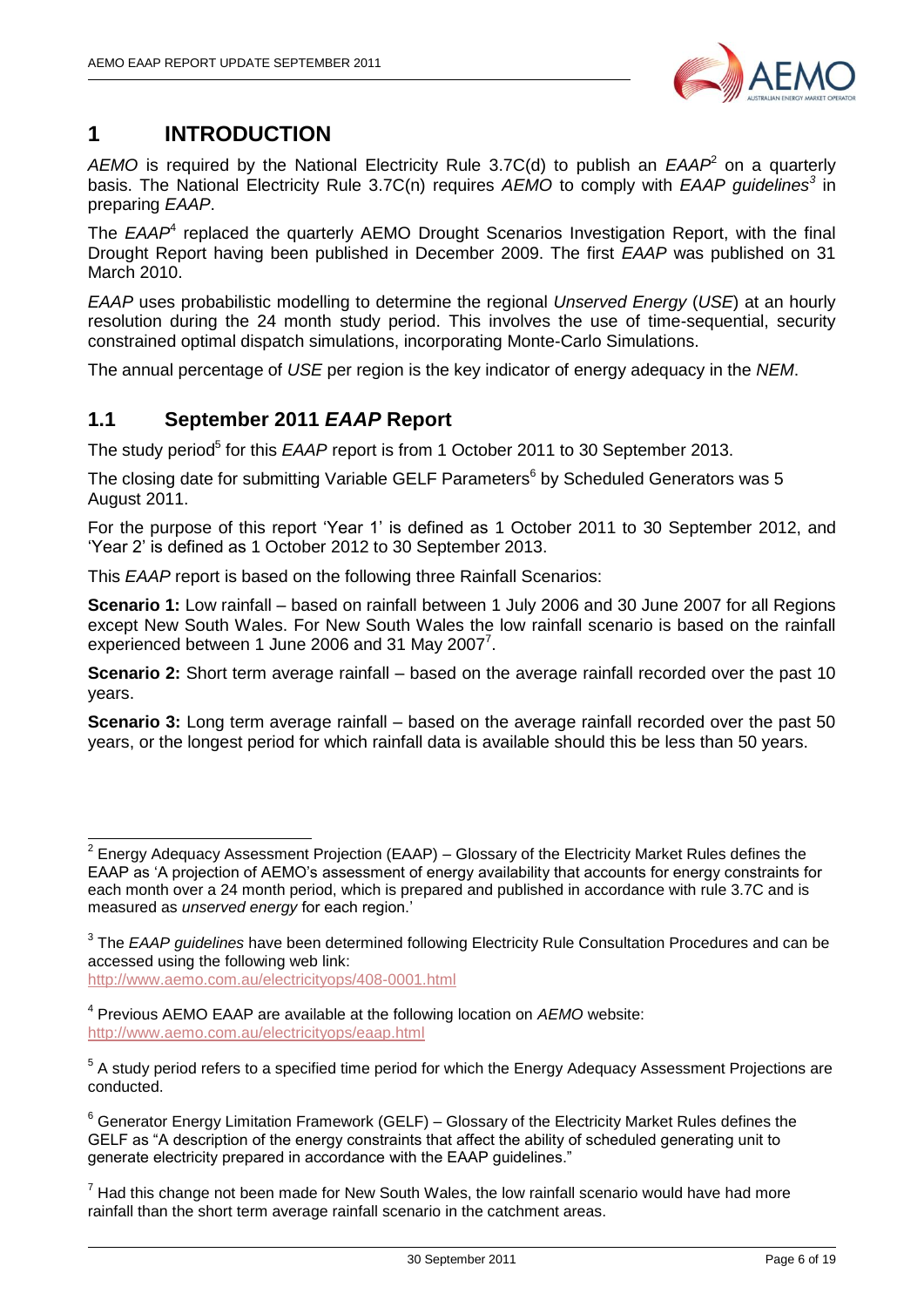

### <span id="page-6-0"></span>**1.2** *EAAP* **inputs and outputs**

The Scheduled Generators submitted their variable GELF Parameters within the required timeframe. These include all the Scheduled Generators that had provided their generation constraints under various rainfall scenarios for the June 2011 *EAAP*.

The demand profiles used in September 2011 EAAP are consistent with the energy and demand projections published in the 2011 Electricity Statement of Opportunities (ESOO). These projections are based on the energy and demand projections provided to AEMO by Jurisdictional Planning Bodies for the purposes of ESOO.

Estimates of demand side participation were modelled in EAAP consistent with the values published in the 2011 ESOO.

The *EAAP guidelines* require *AEMO* to publish the following *EAAP* reports:

- 1. *EAAP* Public Report This report will include the following items for each of the Scenarios on regional basis:
	- Monthly *USE* for the study period in GWh
	- *USE* for the first 12 months and for the second 12 months in the study period in GWh
	- Monthly energy generation for the study period in GWh on a *NEM*-wide basis
- 2. Participant *EAAP* reports<sup>8</sup> for each Generator who owns scheduled generating units or hydro power schemes that have been included in each of the Scenarios:
	- Monthly energy generation reductions in GWh for the scheduled generating unit or hydro power scheme for the study period
	- Monthly capacity reductions in MW for the scheduled generating unit or hydro power scheme for the study period
	- Monthly generation contribution in GWh from the scheduled generating unit or hydro power scheme for the study period
	- Monthly generation contribution in GWh for the first 12 months and for the second 12 months in the study period.

This *AEMO EAAP* Report Update September 2011 covers the requirement to publish the *EAAP* Public Report (i.e. first report stated above).

#### <span id="page-6-1"></span>**1.3 Interpretation of** *USE* **forecasts determined by** *EAAP* **studies**

The electricity supply estimates in this *EAAP* Report are based on the variable GELF parameters submitted by *NEM* Scheduled Generators as required by the *EAAP guidelines*, during July and August 2011, so the results should be regarded as reflecting an input "snapshot" taken at that time.

The water-related energy limitations submitted by Scheduled Generators are based on the known share of water available for generation at the time, as advised by jurisdictions and water authorities.

<sup>————————————————————&</sup>lt;br><sup>8</sup> Participants are required to subscribe to the "EAAP\_Results" file if they wish to receive the participant EAAP reports. Participant file subscriptions are managed in the MMS Web Portal via the Data Subscriptions option available from the Data Interchange menu.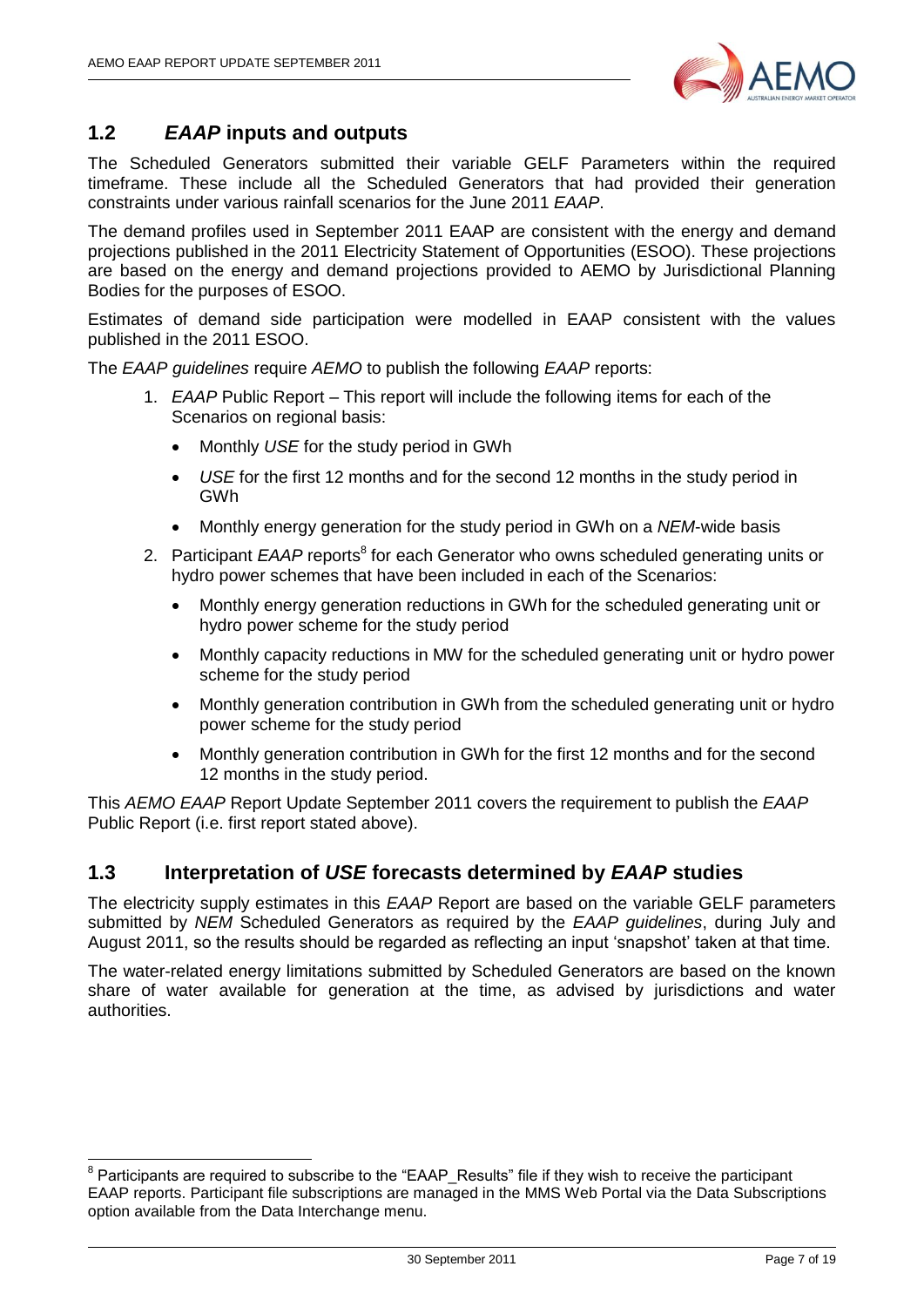

## <span id="page-7-0"></span>**2 RESULTS SUMMARY**

The following tables summarise the annual *unserved energy* (*USE*) figures for each region, and provide comparisons between the *EAAP* published in June 2011 and the September 2011 *EAAP*. The grey shading highlights where the annual *USE* is higher than the Reliability Panel standard of  $0.002\%$ <sup>9</sup>.

The September 2011 EAAP results forecast a small increase in *USE* for South Australia and small decreases for Queensland and Victoria for Year 1 of the low rainfall scenario compared to June 2011 EAAP. There was no noticeable forecast *USE* for New South Wales and Tasmania in the June 2011 and September 2011 *EAAP* studies for Year 1 of the low rainfall scenario. The September 2011 EAAP forecasts a small increase in *USE* for New South Wales as well as significant decreases in *USE* for Queensland, South Australia and Victoria for the Year 2 of the low rainfall scenario compared to June 2011 *EAAP*.

The significant reductions of forecast *USE* for Queensland, South Australia and Victoria regions for Year 2 of the low rainfall scenario in September 2011 *EAAP* can be largely attributed to reductions of summer maximum demand projections published in 2011 ESOO. Changes to generator availabilities and GELF restrictions have also contributed to the differences in forecast *USE*.

The forecast *USE* in September 2011 EAAP is below the Reliability Panel Standard of 0.002% for all regions in both years of the three scenarios covered in EAAP.

|                   | Low rainfall               | <b>NSW</b> | <b>QLD</b> | <b>SA</b> | <b>TAS</b> | <b>VIC</b> |
|-------------------|----------------------------|------------|------------|-----------|------------|------------|
| Year 1            | June 2011<br>Update        | 0.0000%    | $0.0001\%$ | 0.0001%   | 0.0000%    | 0.0001%    |
|                   | September 2011<br>Update   | 0.0000%    | 0.0000%    | 0.0002%   | 0.0000%    | 0.0000%    |
| Year <sub>2</sub> | <b>June 2011</b><br>Update | 0.0001%    | 0.0017%    | 0.0015%   | 0.0000%    | 0.0026%    |
|                   | September 2011<br>Update   | 0.0002%    | 0.0008%    | 0.0003%   | 0.0000%    | 0.0003%    |

TABLE 1: *UNSERVED ENERGY* FOR SCENARIO 1 - LOW RAINFALL

 9 The Reliability Panel establish the standard for supply reliability in the *NEM*, which is 0.002% *unserved energy* in each region. This standard requires that no more than 0.002% of each region"s energy demand should be unserved due to supply shortfalls. Note that this does not include customer interruptions due to failures in transmission and distribution networks.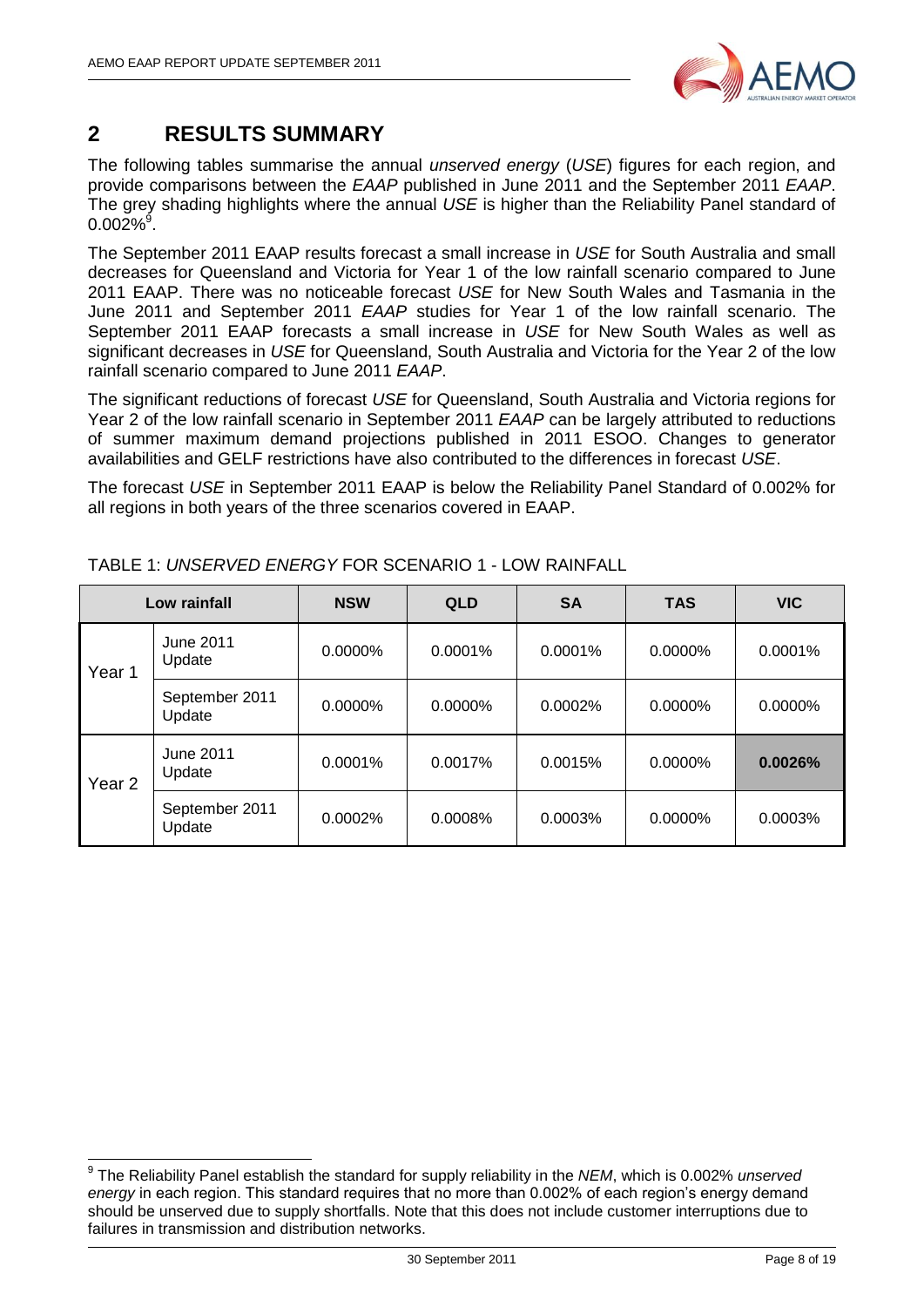

TABLE 2: *UNSERVED ENERGY* FOR SCENARIO 2 - SHORT TERM AVERAGE RAINFALL

| Short term average rainfall |                            | <b>NSW</b> | <b>QLD</b> | <b>SA</b> | <b>TAS</b> | <b>VIC</b> |
|-----------------------------|----------------------------|------------|------------|-----------|------------|------------|
| Year 1                      | <b>June 2011</b><br>Update | 0.0002%    | $0.0001\%$ | 0.0002%   | 0.0000%    | 0.0002%    |
|                             | September 2011<br>Update   | $0.0000\%$ | $0.0000\%$ | 0.0003%   | $0.0000\%$ | $0.0000\%$ |
| Year 2                      | <b>June 2011</b><br>Update | $0.0001\%$ | 0.0016%    | 0.0002%   | $0.0000\%$ | 0.0002%    |
|                             | September 2011<br>Update   | 0.0000%    | 0.0008%    | 0.0000%   | 0.0000%    | 0.0000%    |

#### TABLE 3: *UNSERVED ENERGY* FOR SCENARIO 3 - LONG TERM AVERAGE RAINFALL

|                   | Long term average rainfall | <b>NSW</b> | <b>QLD</b> | <b>SA</b> | <b>TAS</b> | <b>VIC</b> |
|-------------------|----------------------------|------------|------------|-----------|------------|------------|
| Year 1            | June 2011<br>Update        | 0.0000%    | 0.0001%    | 0.0001%   | 0.0000%    | 0.0001%    |
|                   | September 2011<br>Update   | $0.0000\%$ | $0.0000\%$ | 0.0002%   | $0.0000\%$ | 0.0000%    |
| Year <sub>2</sub> | June 2011<br>Update        | $0.0000\%$ | 0.0016%    | 0.0002%   | 0.0000%    | 0.0002%    |
|                   | September 2011<br>Update   | 0.0000%    | 0.0008%    | 0.0000%   | 0.0000%    | 0.0000%    |

## <span id="page-8-0"></span>**3 NEW GENERATION AND GENERATION RETIREMENTS**

#### <span id="page-8-1"></span>**3.1 New Generator Projects**

Based on the information published on the Generation Information Page<sup>10</sup>, as well as on the subsequent updates received, the following committed significant generator projects have been included in the model:

TABLE 4: NEW GENERATORS

 $\overline{\phantom{a}}$ 

| <b>Station</b>      | <b>State</b> | Capacity        | When           |
|---------------------|--------------|-----------------|----------------|
|                     | <b>VIC</b>   | 553 MW (winter) | Summer 2011/12 |
| Mortlake            |              | 518 MW (summer) |                |
| Macarthur wind farm | <b>VIC</b>   | 420 MW          | Winter 2012    |

<sup>&</sup>lt;sup>10</sup> The Generation Information Page is available on *AEMO* website at: <http://www.aemo.com.au/data/gendata.shtml>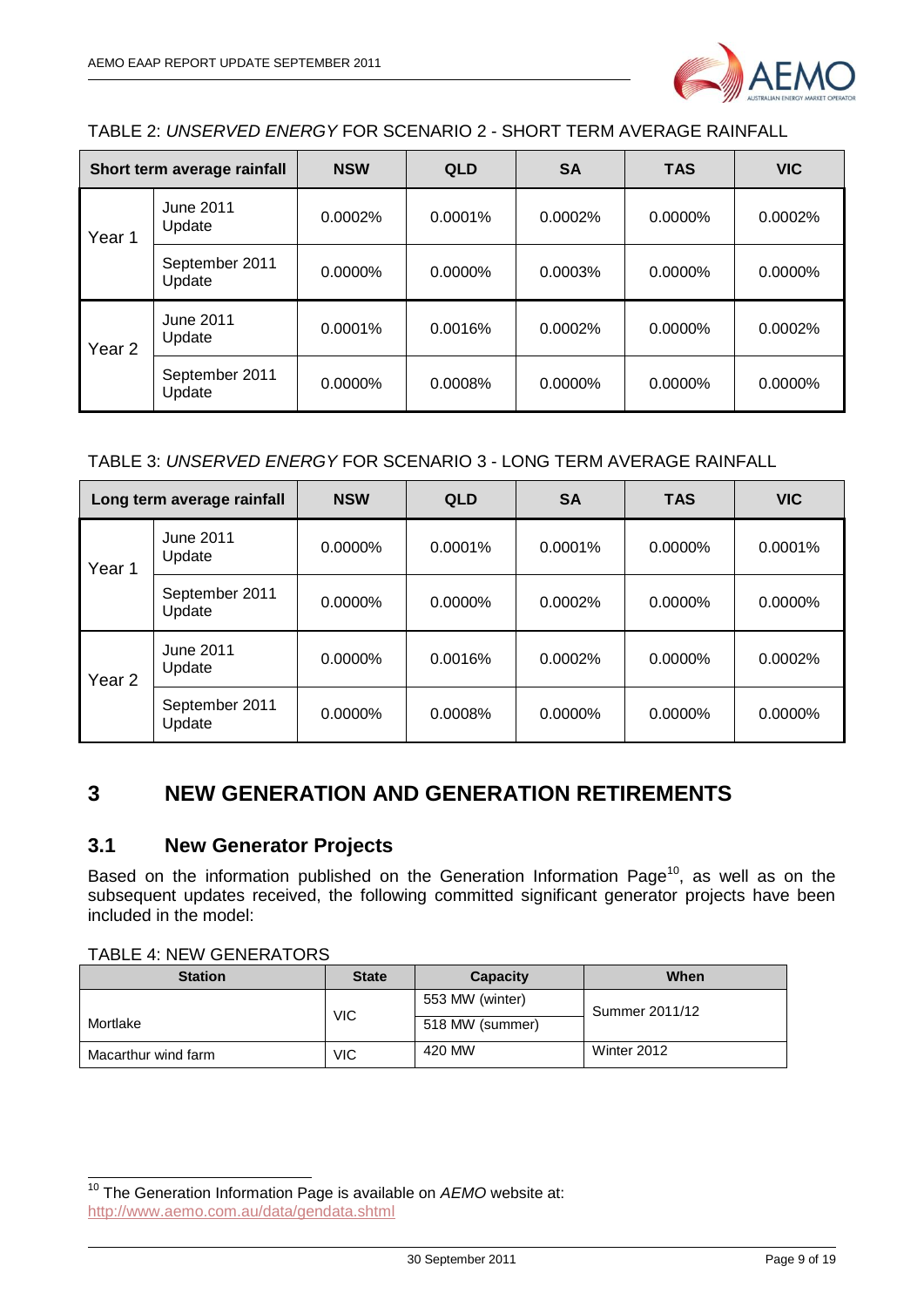

#### <span id="page-9-0"></span>**3.2 Retired Generation**

Based on the information published on the Generation Information Page, as well as the subsequent updates received, there were no retirements of Scheduled Generating Units modelled in September 2011 *EAAP* report.

Swanbank B1, B2 and B4 units in Queensland region were assumed unavailable since these generating units would be in long term storage during the study period.

Munmorah No.3 and 4 units in New South Wales were assumed to be out of service with a recall time longer than 24 hours.

## <span id="page-9-1"></span>**4 DETAILED RESULTS**

The *EAAP* simulation studies provide forecasts of customer load that might not be able to be met during the study period. As the studies are probabilistic in nature, 400 simulation studies were performed for each rainfall scenario using both 10% Probability of Exceedence (POE) and 50% POE demand forecasts. The results of all of these simulation studies have been 'averaged' as explained in the section 5.2 of the *EAAP guidelines<sup>11</sup>*, using the following weightings:

Weighted result = 0.696 x 50% POE result + 0.304 x 10% POE result.

The above weighting is similar to the weightings used in studies for the 2010 National Transmission Network Development Plan<sup>12</sup>, and provides a balance by giving higher weighting to the more expected 50% POE results, whilst still capturing the influence of the more pessimistic 10% POE results.

The figures in the following tables represent the average monthly regional energy demand that was not able to be met in gigawatt hours (GWh).

The *EAAP* modelling is probabilistic in nature because it is not possible to be certain about future customer demand or generator failures, etc. As a result, the forecast *unserved energy* figures presented in the following tables should not be interpreted as certainty of blackouts, but rather as an estimate of what could occur. If customer demand is moderate to low, or generator failures do not occur at critical times, then the *unserved energy* estimates contained in this update are unlikely to eventuate.

Shaded cells indicate where *USE* exceeds the Reliability Panel Standard of 0.002% in a region.

-

<sup>&</sup>lt;sup>11</sup> The *EAAP guidelines* are available at the following location on AEMO website: <http://www.aemo.com.au/electricityops/408-0001.html>

 $12$  The 2010 National Transmission Network Development Plan is available at the following location on AEMO website:

http://www.aemo.com.au/planning/ntndp.html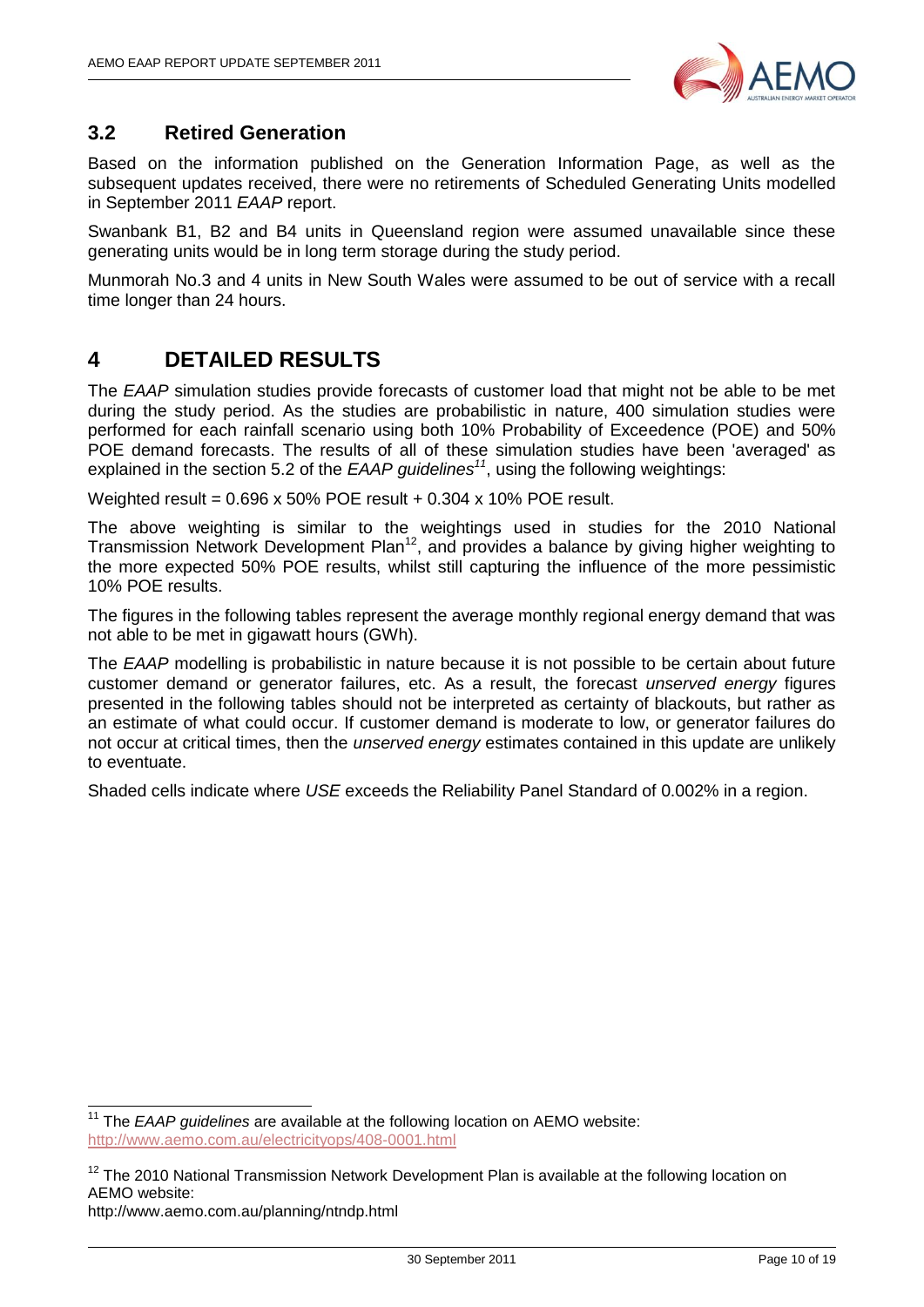

## <span id="page-10-0"></span>**4.1 Scenario 1: Low Rainfall - Forecast** *Unserved Energy* **(GWh)**

TABLE 5: FORECAST *USE* IN SCENARIO 1 – LOW RAINFALL

|                  | <b>NSW</b>               | QLD                      | SA                       | <b>TAS</b>                   | <b>VIC</b>     |
|------------------|--------------------------|--------------------------|--------------------------|------------------------------|----------------|
| Oct-11           | $\blacksquare$           |                          | ÷.                       |                              |                |
| <b>Nov-11</b>    | $\blacksquare$           | $\blacksquare$           | 0.001                    | $\blacksquare$               | ä,             |
| Dec-11           |                          |                          | 0.001                    |                              |                |
| $Jan-12$         | 0.001                    | 0.009                    | 0.003                    | ۰                            |                |
| Feb-12           | 0.006                    | 0.009                    | 0.023                    |                              | 0.003          |
| Mar-12           | $\blacksquare$           | -                        | $\frac{1}{2}$            | ۰                            |                |
| Apr-12           | $\blacksquare$           |                          | $\blacksquare$           |                              |                |
| May-12           | $\blacksquare$           |                          | ÷                        | ٠                            |                |
| $Jun-12$         |                          |                          |                          |                              |                |
| $Jul-12$         | $\overline{a}$           | 0.001                    |                          | $\overline{a}$               |                |
| Aug-12           |                          |                          |                          |                              |                |
| Sep-12           |                          |                          |                          |                              |                |
| <b>Total GWh</b> | 0.006                    | 0.018                    | 0.028                    |                              | 0.003          |
| Region %         | 0.0000%                  | 0.0000%                  | 0.0002%                  | 0.0000%                      | 0.0000%        |
| Oct-12           | $\blacksquare$           | $\blacksquare$           | $\blacksquare$           | $\blacksquare$               |                |
| <b>Nov-12</b>    | $\overline{\phantom{a}}$ | 0.016                    |                          |                              |                |
| Dec-12           | $\blacksquare$           | 0.005                    | $\blacksquare$           | $\overline{a}$               | $\overline{a}$ |
| $Jan-13$         | 0.001                    | 0.260                    | 0.002                    | $\overline{a}$               | 0.003          |
| Feb-13           | 0.172                    | 0.163                    | 0.045                    |                              | 0.145          |
| $Mar-13$         | 0.001                    | 0.017                    | L.                       |                              | 0.008          |
| Apr-13           | $\blacksquare$           | ÷,                       |                          |                              | ÷              |
| May-13           | $\blacksquare$           | $\overline{\phantom{0}}$ | $\overline{\phantom{a}}$ | $\blacksquare$               | $\blacksquare$ |
| Jun-13           |                          |                          |                          |                              |                |
| $Jul-13$         | -                        |                          | ÷                        | $\blacksquare$               |                |
| Aug-13           | $\overline{\phantom{0}}$ | -                        | ÷                        | ۰                            |                |
| Sep-13           | $\blacksquare$           | $\overline{\phantom{0}}$ | $\blacksquare$           | $\qquad \qquad \blacksquare$ |                |
| <b>Total GWh</b> | 0.174                    | 0.461                    | 0.047                    |                              | 0.156          |
| Region %         | 0.0002%                  | 0.0008%                  | 0.0003%                  | 0.0000%                      | 0.0003%        |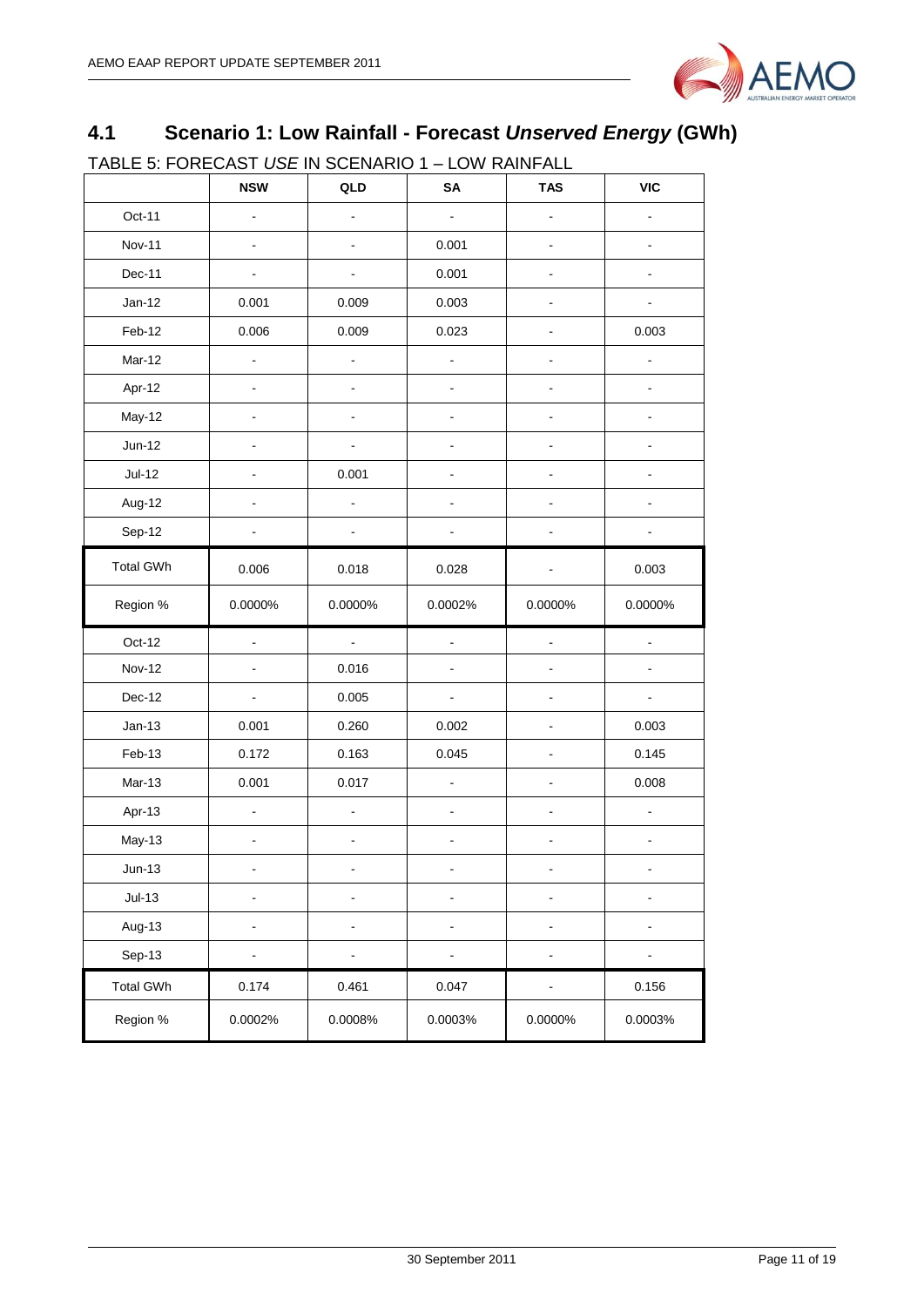

## <span id="page-11-0"></span>**4.2 Scenario 2: Short Term Average Rainfall - Forecast** *Unserved Energy* **(GWh)**

| <b>INDEE 0. I ONE ONOT OUR INTO</b> | <b>NSW</b>                   | <b>&gt; &gt; ੶</b> ੶ • • • • • •<br>QLD | ו יישו יש<br>SA          | <b>TAS</b>                   | $1$ LIVIT AV LIVIQ LIVID T<br><b>VIC</b> |
|-------------------------------------|------------------------------|-----------------------------------------|--------------------------|------------------------------|------------------------------------------|
| Oct-11                              | $\blacksquare$               | $\blacksquare$                          | $\blacksquare$           | ä,                           | ÷                                        |
| <b>Nov-11</b>                       | $\overline{\phantom{a}}$     | $\blacksquare$                          | 0.001                    | ÷,                           | ÷,                                       |
| Dec-11                              | $\blacksquare$               | $\blacksquare$                          | 0.001                    | $\frac{1}{2}$                | $\qquad \qquad \blacksquare$             |
| $Jan-12$                            | 0.001                        | 0.009                                   | 0.003                    | $\blacksquare$               | $\blacksquare$                           |
| Feb-12                              | 0.004                        | 0.009                                   | 0.030                    | $\frac{1}{2}$                | 0.002                                    |
| Mar-12                              | $\overline{a}$               | $\blacksquare$                          | $\blacksquare$           | $\frac{1}{2}$                | ÷,                                       |
| Apr-12                              | $\blacksquare$               | $\blacksquare$                          | ÷,                       | $\frac{1}{2}$                | ä,                                       |
| May-12                              | $\blacksquare$               | $\blacksquare$                          | $\blacksquare$           | ÷,                           | ÷,                                       |
| $Jun-12$                            | L,                           | $\blacksquare$                          | ÷,                       | $\frac{1}{2}$                | $\frac{1}{2}$                            |
| $Jul-12$                            |                              | 0.001                                   |                          |                              |                                          |
| Aug-12                              |                              | ä,                                      |                          |                              |                                          |
| Sep-12                              |                              | $\blacksquare$                          |                          | ä,                           |                                          |
| <b>Total GWh</b>                    | 0.005                        | 0.019                                   | 0.036                    | ۰                            | 0.002                                    |
| Region %                            | 0.0000%                      | 0.0000%                                 | 0.0003%                  | 0.0000%                      | 0.0000%                                  |
| Oct-12                              | $\overline{\phantom{a}}$     | ÷.                                      | $\overline{a}$           | ä,                           | ä,                                       |
| <b>Nov-12</b>                       |                              | 0.016                                   |                          |                              | ۰                                        |
| Dec-12                              | $\overline{a}$               | 0.005                                   |                          | $\blacksquare$               | $\blacksquare$                           |
| $Jan-13$                            | $\blacksquare$               | 0.259                                   | ä,                       |                              | 0.001                                    |
| Feb-13                              | 0.004                        | 0.161                                   | 0.006                    | ÷,                           | 0.005                                    |
| Mar-13                              | $\blacksquare$               | 0.017                                   | ÷,                       | ä,                           | L.                                       |
| Apr-13                              | $\qquad \qquad \blacksquare$ | $\blacksquare$                          | $\blacksquare$           | $\qquad \qquad \blacksquare$ | ÷,                                       |
| <b>May-13</b>                       |                              | $\overline{a}$                          |                          |                              |                                          |
| $Jun-13$                            |                              |                                         |                          |                              |                                          |
| $Jul-13$                            |                              | $\overline{\phantom{0}}$                |                          | -                            |                                          |
| Aug-13                              | $\overline{\phantom{0}}$     | $\blacksquare$                          | $\overline{\phantom{a}}$ | $\qquad \qquad \blacksquare$ | ۰                                        |
| Sep-13                              | -                            | $\qquad \qquad \blacksquare$            | ÷                        | $\overline{\phantom{0}}$     |                                          |
| <b>Total GWh</b>                    | 0.004                        | 0.457                                   | 0.007                    | ÷,                           | 0.005                                    |
| Region %                            | 0.0000%                      | 0.0008%                                 | 0.0000%                  | 0.0000%                      | 0.0000%                                  |

#### TABLE 6: FORECAST *USE* IN SCENARIO 2 – SHORT TERM AVERAGE RAINFALL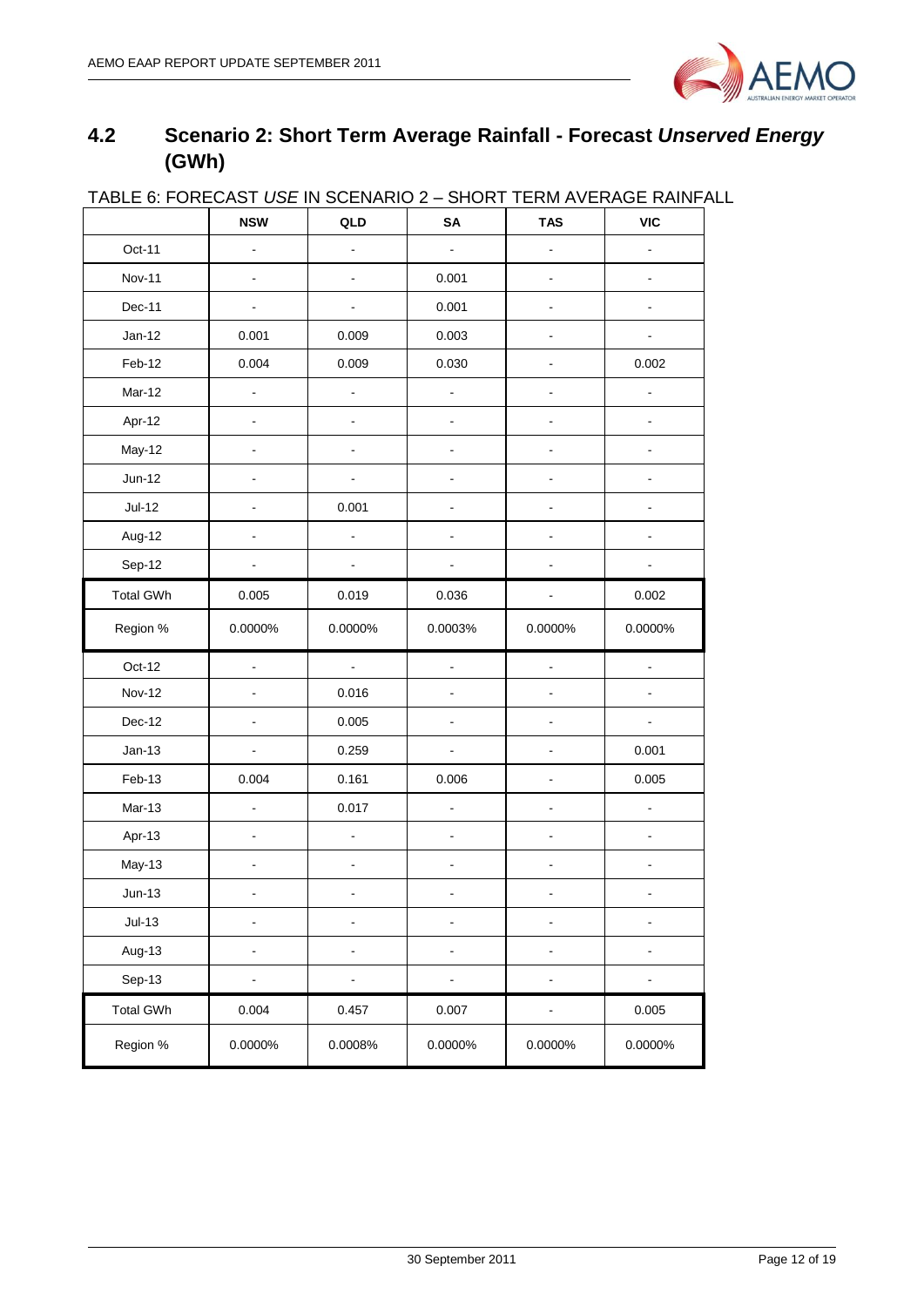

## <span id="page-12-0"></span>**4.3 Scenario 3: Long Term Average Rainfall - Forecast** *Unserved Energy* **(GWh)**

|                  |                          |                              |                          | <u>IADLE T. I UNLUAST OSE IN SULNANO S – LUNG TENIII AVENASE NAINI AL</u> |                |
|------------------|--------------------------|------------------------------|--------------------------|---------------------------------------------------------------------------|----------------|
|                  | <b>NSW</b>               | QLD                          | SA                       | <b>TAS</b>                                                                | <b>VIC</b>     |
| Oct-11           | $\blacksquare$           | ۰                            | $\blacksquare$           | $\blacksquare$                                                            | $\blacksquare$ |
| <b>Nov-11</b>    | $\blacksquare$           | $\qquad \qquad \blacksquare$ | 0.001                    | $\blacksquare$                                                            | $\blacksquare$ |
| Dec-11           | $\blacksquare$           | $\frac{1}{2}$                | 0.001                    | $\blacksquare$                                                            | $\blacksquare$ |
| $Jan-12$         | 0.001                    | 0.009                        | 0.002                    | $\blacksquare$                                                            | $\blacksquare$ |
| Feb-12           | 0.004                    | 0.009                        | 0.024                    | $\blacksquare$                                                            | 0.002          |
| Mar-12           | $\blacksquare$           | $\blacksquare$               | ÷,                       | $\blacksquare$                                                            | L.             |
| Apr-12           | $\blacksquare$           | $\overline{\phantom{0}}$     | ÷                        |                                                                           | ÷,             |
| May-12           |                          |                              |                          |                                                                           |                |
| Jun-12           |                          |                              |                          |                                                                           |                |
| $Jul-12$         |                          | 0.001                        |                          |                                                                           |                |
| Aug-12           |                          | ÷,                           | -                        |                                                                           |                |
| Sep-12           |                          | -                            |                          |                                                                           |                |
| <b>Total GWh</b> | 0.005                    | 0.018                        | 0.028                    | $\blacksquare$                                                            | 0.002          |
| Region %         | 0.0000%                  | 0.0000%                      | 0.0002%                  | 0.0000%                                                                   | 0.0000%        |
| Oct-12           | $\Box$                   | $\blacksquare$               |                          | $\blacksquare$                                                            | $\blacksquare$ |
| <b>Nov-12</b>    |                          | 0.016                        | ÷,                       | ÷.                                                                        | $\overline{a}$ |
| Dec-12           | $\blacksquare$           | 0.006                        | $\overline{\phantom{0}}$ | ٠                                                                         | ۰              |
| $Jan-13$         | $\blacksquare$           | 0.258                        | $\blacksquare$           | ä,                                                                        | ÷.             |
| Feb-13           | 0.003                    | 0.161                        | 0.006                    | $\blacksquare$                                                            | 0.005          |
| Mar-13           | $\overline{a}$           | 0.017                        | -                        |                                                                           |                |
| Apr-13           | $\blacksquare$           | $\frac{1}{2}$                | $\overline{\phantom{0}}$ | $\blacksquare$                                                            | $\blacksquare$ |
| May-13           |                          |                              |                          | $\overline{\phantom{a}}$                                                  |                |
| $Jun-13$         |                          |                              |                          |                                                                           |                |
| $Jul-13$         | $\overline{a}$           | -                            | -                        | $\blacksquare$                                                            | ÷,             |
| Aug-13           | $\overline{\phantom{a}}$ | $\qquad \qquad \blacksquare$ | ÷                        | $\blacksquare$                                                            | $\blacksquare$ |
| Sep-13           | $\overline{\phantom{a}}$ | ÷,                           |                          | $\blacksquare$                                                            | $\blacksquare$ |
| <b>Total GWh</b> | 0.003                    | 0.457                        | 0.006                    | $\qquad \qquad \blacksquare$                                              | 0.005          |
| Region %         | 0.0000%                  | 0.0008%                      | 0.0000%                  | 0.0000%                                                                   | 0.0000%        |

#### TABLE 7: FORECAST *USE* IN SCENARIO 3 – LONG TERM AVERAGE RAINFALL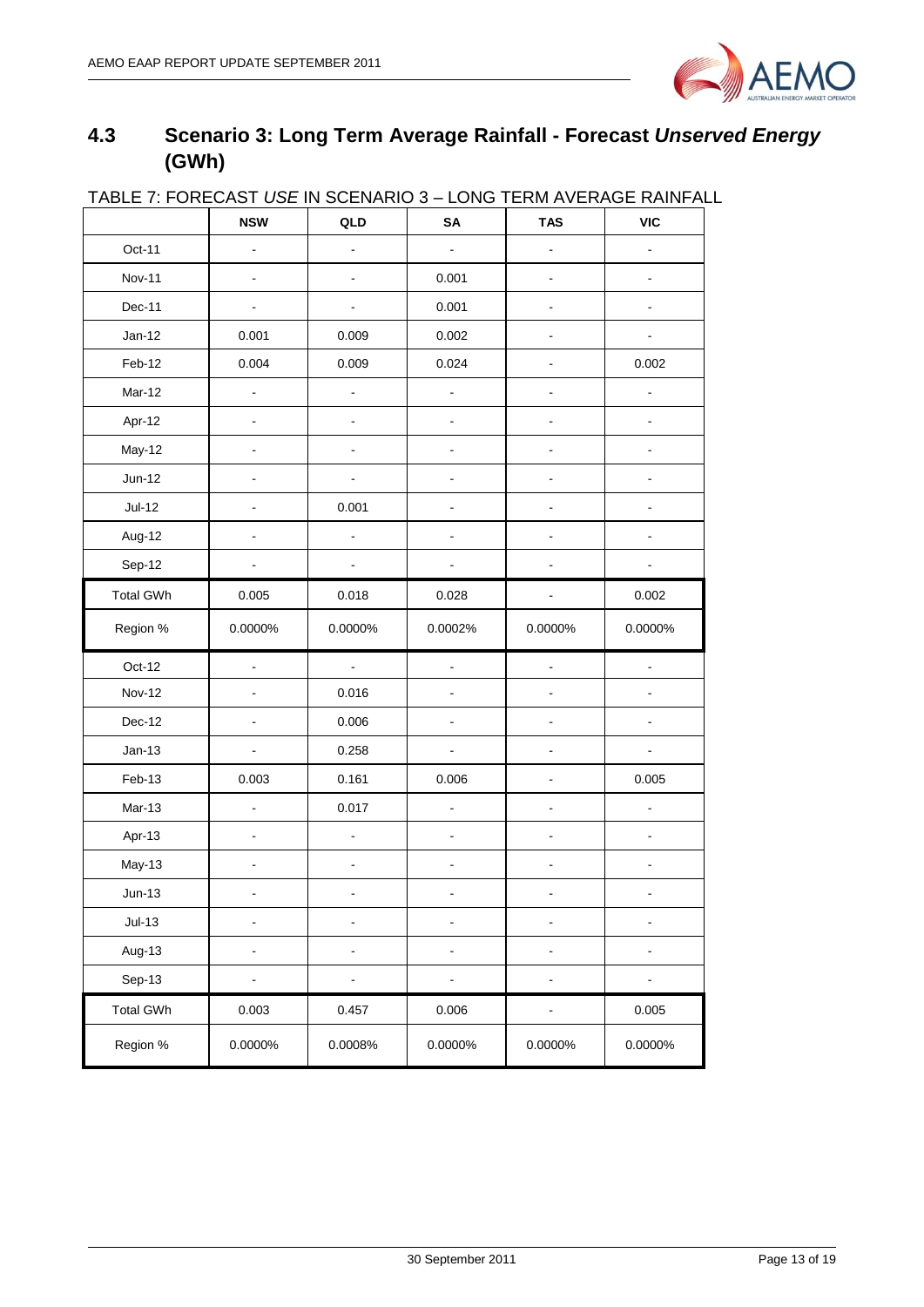

## <span id="page-13-0"></span>**4.4 FORECAST MONTHLY ENERGY GENERATION ON** *NEM***-WIDE BASIS**

#### TABLE 8: FORECAST MONTHLY ENERGY GENERATION ON *NEM*-WIDE BASIS

|                  | Low<br>Rainfall | Short-Term<br>Average Rainfall | Long-Term<br>Average Rainfall |
|------------------|-----------------|--------------------------------|-------------------------------|
| Oct-11           | 16524           | 16556                          | 16519                         |
| <b>Nov-11</b>    | 16811           | 16828                          | 16862                         |
| Dec-11           | 17418           | 17444                          | 17420                         |
| $Jan-12$         | 18460           | 18473                          | 18458                         |
| Feb-12           | 17413           | 17425                          | 17403                         |
| Mar-12           | 17965           | 17919                          | 17926                         |
| Apr-12           | 16061           | 16064                          | 16074                         |
| May-12           | 17717           | 17720                          | 17730                         |
| Jun-12           | 17628           | 17630                          | 17600                         |
| Jul-12           | 19041           | 19039                          | 19027                         |
| Aug-12           | 18614           | 18624                          | 18584                         |
| Sep-12           | 16876           | 16899                          | 16875                         |
| <b>Total GWh</b> | 210527          | 210621                         | 210479                        |
| Oct-12           | 17250           | 17289                          | 17247                         |
| <b>Nov-12</b>    | 17416           | 17411                          | 17414                         |
| $Dec-12$         | 17991           | 17997                          | 18001                         |
| $Jan-13$         | 19206           | 19206                          | 19217                         |
| Feb-13           | 17410           | 17425                          | 17408                         |
| Mar-13           | 18666           | 18665                          | 18653                         |
| Apr-13           | 16760           | 16758                          | 16759                         |
| <b>May-13</b>    | 18331           | 18358                          | 18337                         |
| $Jun-13$         | 18134           | 18160                          | 18154                         |
| $Jul-13$         |                 |                                |                               |
|                  | 19482           | 19487                          | 19487                         |
| Aug-13           | 18901           | 18915                          | 18896                         |
| Sep-13           | 17242           | 17246                          | 17240                         |

## <span id="page-13-1"></span>**4.5** *USE* **Distributions**

The *USE* distribution graphs are used to show how many *EAAP* simulation studies (Monte Carlo iterations) exceeded a given *USE* level. The *USE* values are expressed as a percentage of regional energy. This is to allow easier reference to the Reliability Panel standard of 0.002% *USE*.

Separate graphs are presented for the 10% and 50% POE simulations.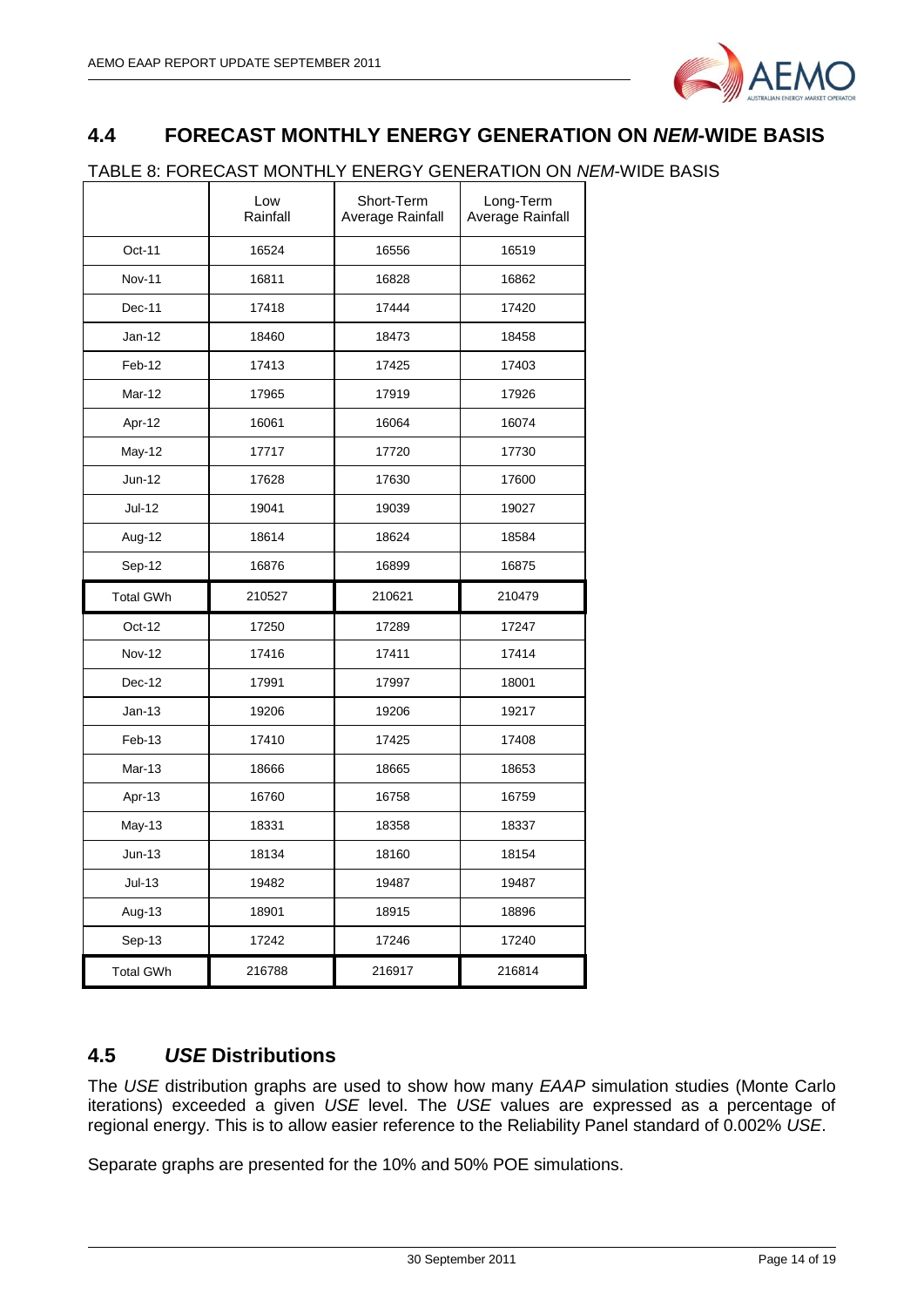



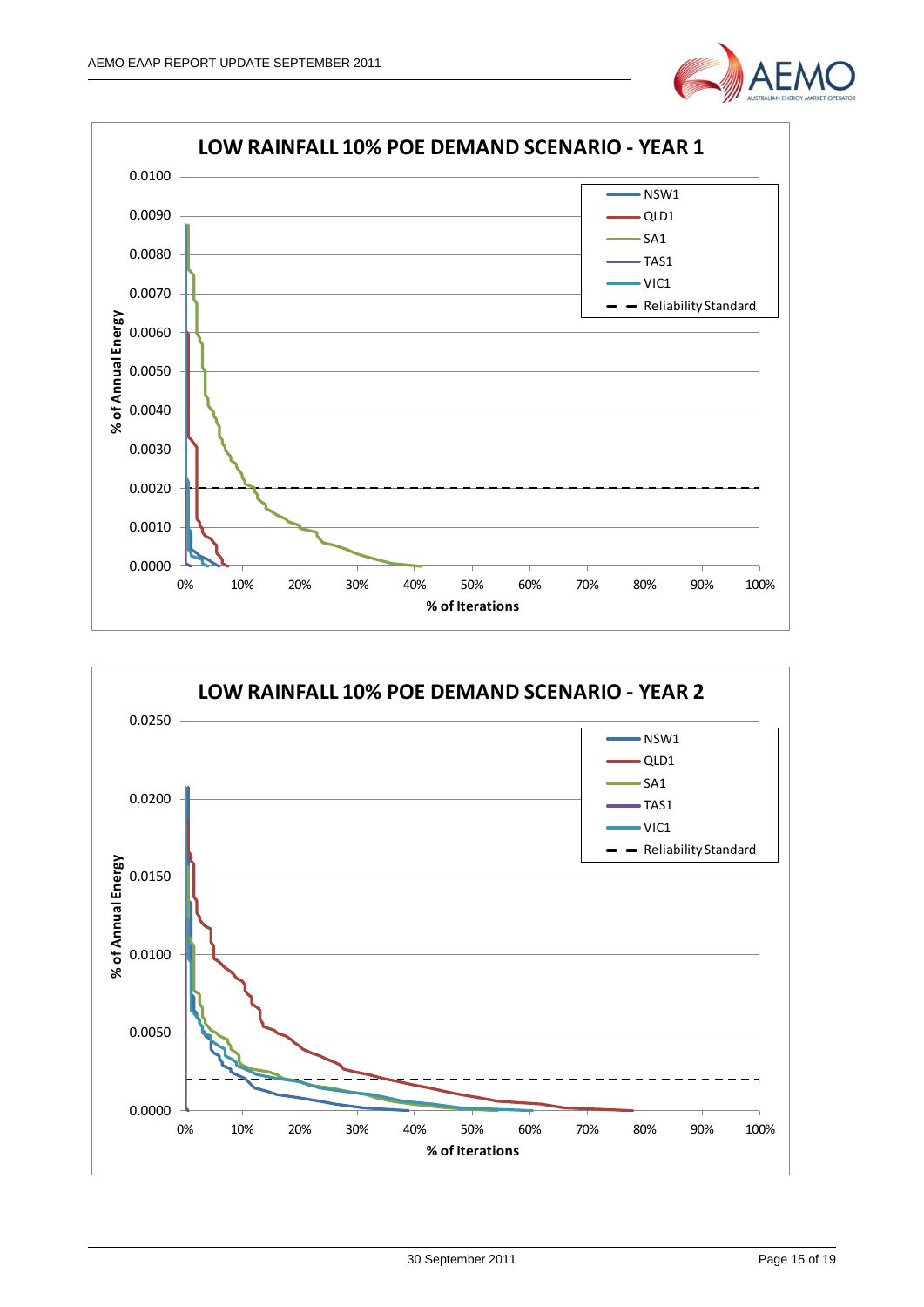

A graph is not shown for Year 1 of the low rainfall scenario with 50% POE demands because there was approximately zero forecast unserved energy for all NEM regions.



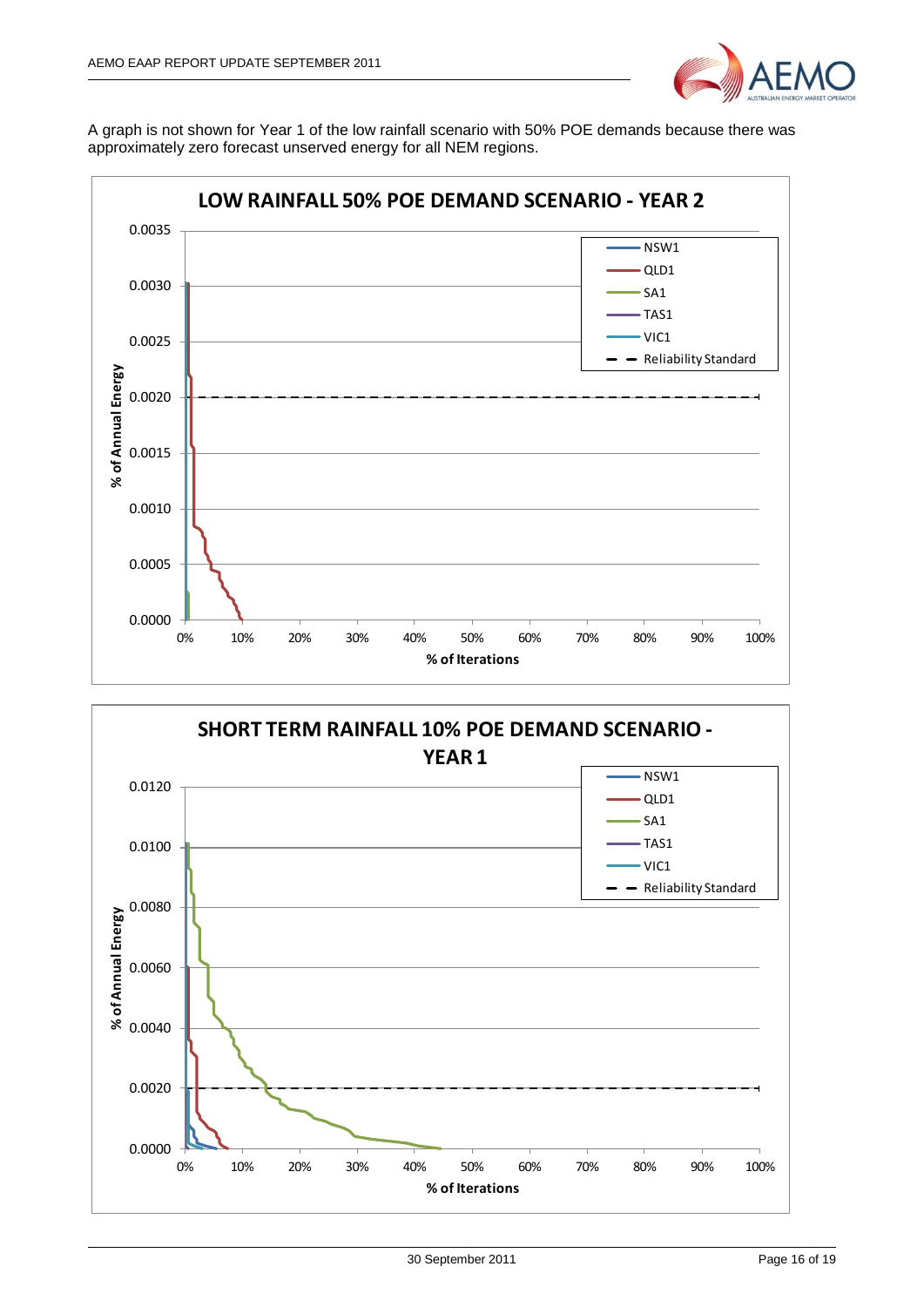



A graph is not shown for Year 1 of the short term average rainfall scenario with 50% POE demands because there was approximately zero forecast unserved energy for all NEM regions.

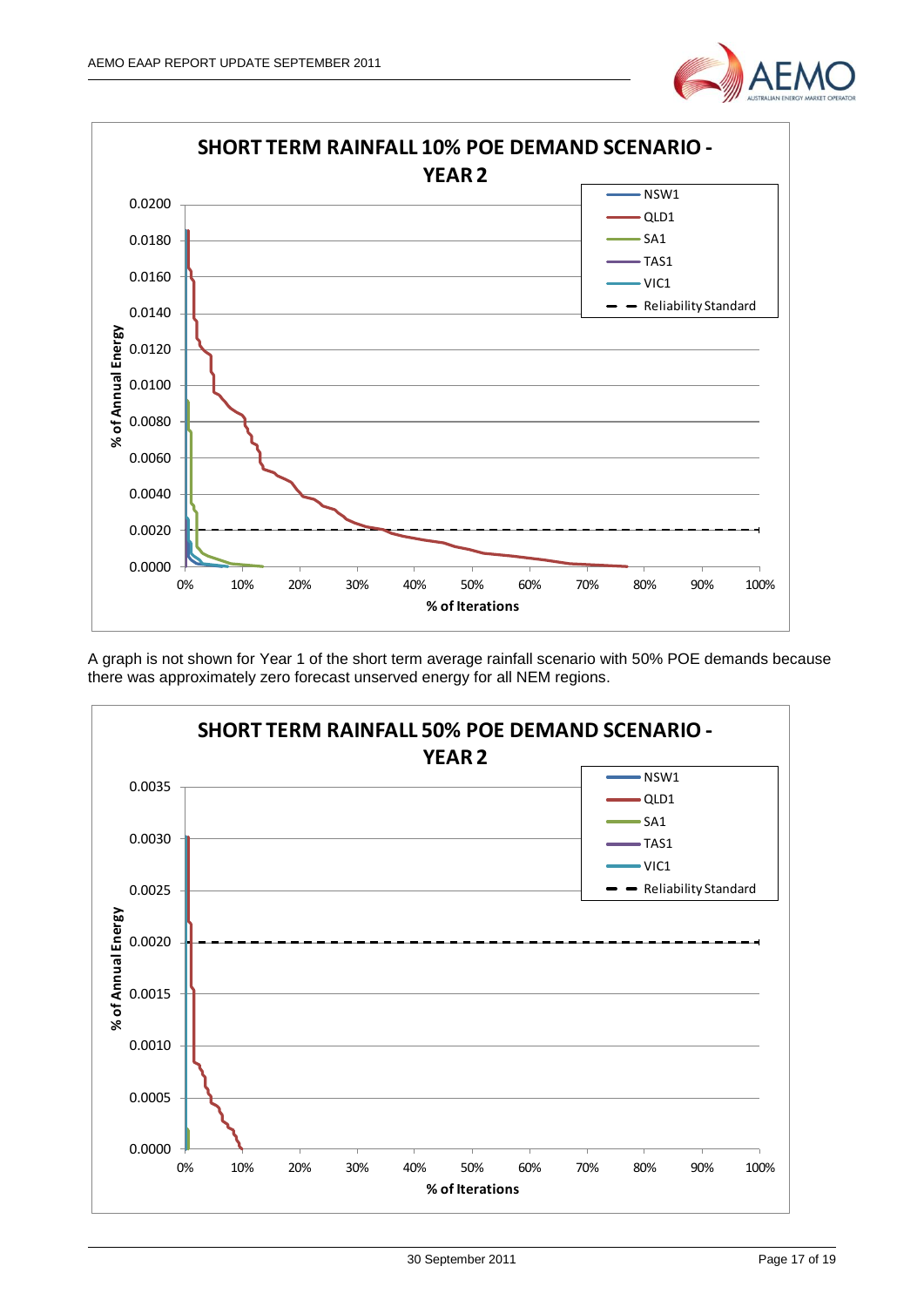





A graph is not shown for Year 1 of the long term average rainfall scenario with 50% POE demands because there was approximately zero forecast unserved energy for all NEM regions.